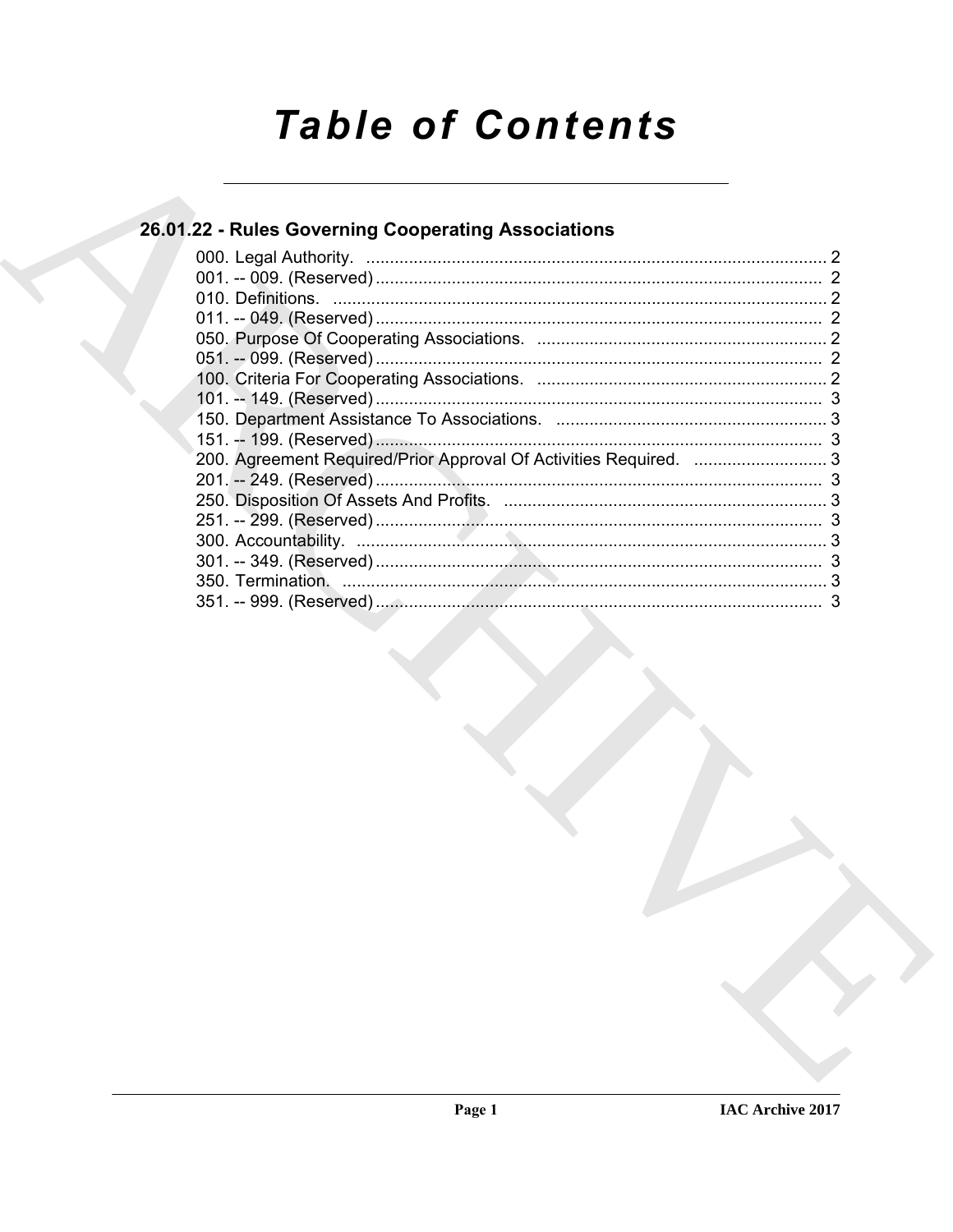#### **IDAPA 26 TITLE 01 CHAPTER 22**

#### **26.01.22 - RULES GOVERNING COOPERATING ASSOCIATIONS**

#### <span id="page-1-1"></span><span id="page-1-0"></span>**000. LEGAL AUTHORITY.**

These rules, promulgated by the Idaho Parks and Recreation Board pursuant to Section 67-5201, et seq., Idaho Code, and Section 67-4223, Idaho Code, are intended to further define and make specific Section 67-4238, Idaho Code, which deals with establishment of cooperating associations. (7-1-93)

#### <span id="page-1-2"></span>**001. -- 009. (RESERVED)**

#### <span id="page-1-11"></span><span id="page-1-3"></span>**010. DEFINITIONS.**

When used in these rules, the terms set forth below have the following definitions: (7-1-93)

<span id="page-1-12"></span>**Agreement**. A written document between the association and the Department which defines a erms, and conditions of operation to which both parties agree. (7-1-93) specific facility, terms, and conditions of operation to which both parties agree.

**02. Cooperating Association**. Any private, nonprofit organization that enters into an agreement with the Department to aid the interpretive, educational, and related visitor service activities of a state park facility in which the cooperating association is authorized to function. (7-1-93) which the cooperating association is authorized to function.

<span id="page-1-14"></span><span id="page-1-13"></span>**03. Department**. The Idaho Department of Parks and Recreation. (7-1-93)

<span id="page-1-16"></span><span id="page-1-15"></span>**04. Director**. The director of the Idaho Department of Parks and Recreation or his designee. (7-1-93)

**05.** State Park Facility. A structure or area within an Idaho state park, the entire state park, state park system. (7-1-93) region or state park system.

#### <span id="page-1-4"></span>**011. -- 049. (RESERVED)**

#### <span id="page-1-17"></span><span id="page-1-5"></span>**050. PURPOSE OF COOPERATING ASSOCIATIONS.**

<span id="page-1-19"></span><span id="page-1-18"></span>**01.** Generally. The purpose of a cooperating association is to assist the Department at a local, regional, vide level to enhance the interpretive, educational, and/or related visitor services activities. (7-1-93) or statewide level to enhance the interpretive, educational, and/or related visitor services activities.

**CHAPTER 22**<br>
28.01.22 - **RULES OOVERNING COOPERATING ASSOCIATIONS**<br>
28.01.22 - **RULES OOVERNING COOPERATING ASSOCIATIONS**<br>
28.01.22 - **EVALUATIONITY (160**, Park of the Data materials for finding the present of the result **02. Authorized Organizations and Activities**. The Department may enter into agreements with private nonprofit scientific, historic or educational organizations for the purpose of providing interpretive services to state park facilities in Idaho. Said associations may provide such services as educational or interpretive material for sale; acquire display materials and equipment for exhibits; provide support for park interpretive programs or environmental education programs; support park facility libraries; provide support for other interpretive projects related to a specific park facility; provide fund raising activities within the park facility; or other specifically approved activities. All proposed services or activities must receive approval of the director prior to the activity taking place.  $(7-1-93)$ taking place.

#### <span id="page-1-6"></span>**051. -- 099. (RESERVED)**

#### <span id="page-1-7"></span>**100. CRITERIA FOR COOPERATING ASSOCIATIONS.**

<span id="page-1-10"></span><span id="page-1-9"></span><span id="page-1-8"></span>**01.** Number Limited. No more than one (1) association shall be created on behalf of any park.

(7-1-93)

**02. Requirements**. Associations are encouraged to incorporate under the laws of the state of Idaho and to attain nonprofit, tax-exempt status under provisions of Section 501(c)3 of the federal Internal Revenue Service tax code, but it is neither a requirement nor a responsibility of the Department. Requirements of an association are that they have, as a minimum, a chairman, vice-chairman, secretary and treasurer, who may also serve on the board of directors of the association. Each association shall determine the number of association board members. Summary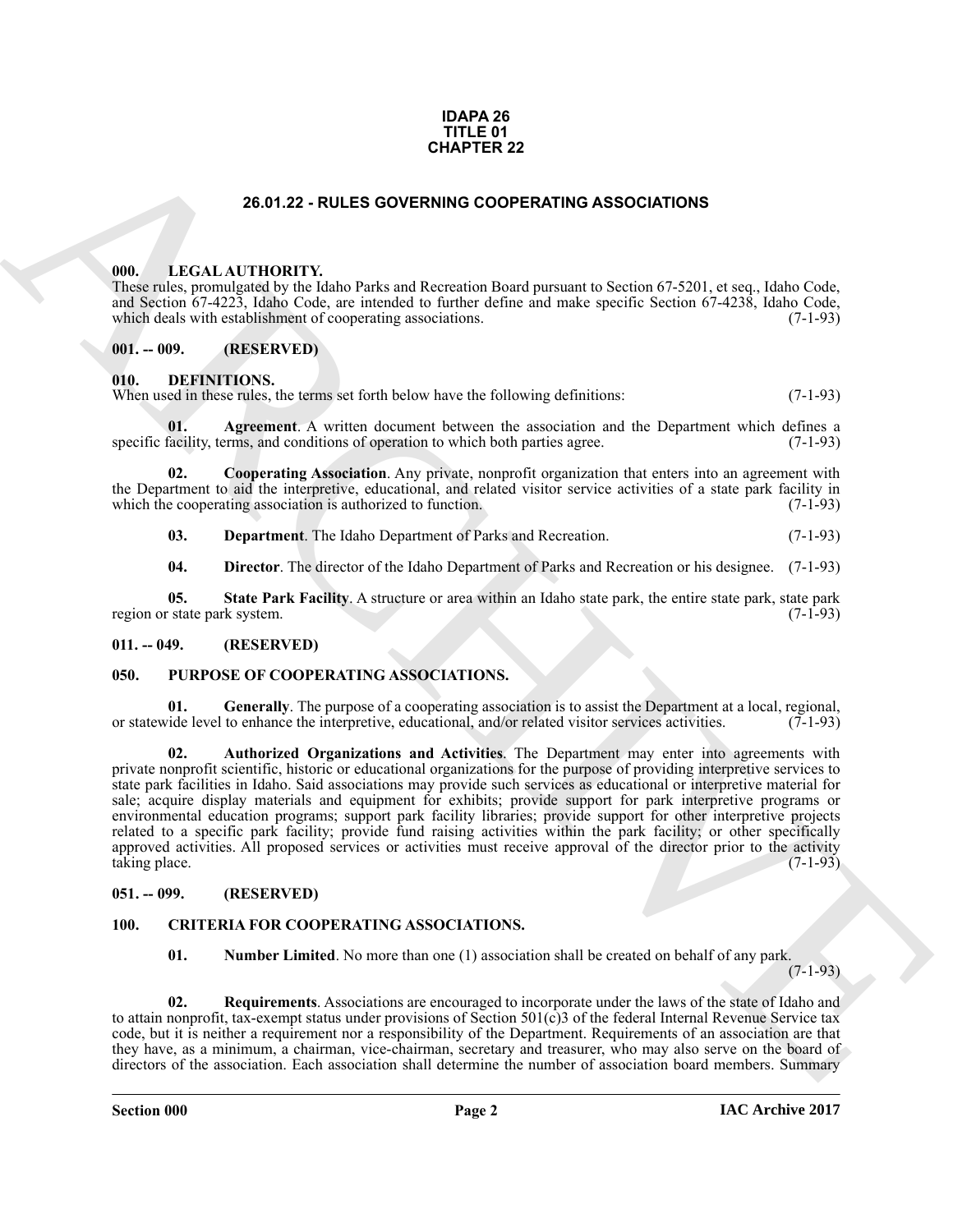minutes of official association meetings shall be forwarded to the Department within thirty (30) days after the meeting. A department representative, designated by the director, shall be an ex-officio member of the board.<br>Association membership dues may be established by the association. (7-1-93) Association membership dues may be established by the association.

#### <span id="page-2-0"></span>**101. -- 149. (RESERVED)**

#### <span id="page-2-15"></span><span id="page-2-1"></span>**150. DEPARTMENT ASSISTANCE TO ASSOCIATIONS.**

If the association desires, the Department, in its discretion, may provide assistance to the association on an incidental basis. The Department may provide space at a state park facility for the interpretive materials provided by the association. (7-1-93)

#### <span id="page-2-2"></span>**151. -- 199. (RESERVED)**

#### <span id="page-2-14"></span><span id="page-2-3"></span>**200. AGREEMENT REQUIRED/PRIOR APPROVAL OF ACTIVITIES REQUIRED.**

**Experiment of Paris and Recorded Internal plane and European in the state of the System and Recorded Samples (Associated Samples and Recorded Samples and Recorded Samples (Associated Samples and Recorded Samples and Reco** An agreement must be signed between officials of the association and the Department prior to an association undertaking activities enumerated under Subsection 050.02 of this chapter. Agreements signed by officials of the association and the Department shall be binding on successor officers of the association and the Department. Association activities at a park may not conflict with park resources or objectives, shall comply with all applicable statutes, rules and regulations, and shall be subject to prior approval of the director. Decisions of the director shall be deemed to be a final decision as provided by IDAPA 26.01.01.250, "Rules of Administrative Procedure of the Idaho Park and Recreation Board." (7-1-93)

#### <span id="page-2-4"></span>**201. -- 249. (RESERVED)**

#### <span id="page-2-16"></span><span id="page-2-5"></span>**250. DISPOSITION OF ASSETS AND PROFITS.**

<span id="page-2-18"></span>**01. Profits to Benefit Park Facilities**. Any profits received from the sale of publications or other materials provided by an association pursuant to an agreement entered into under these rules shall be used by the association for interpretive or educational purposes to benefit the state park facility for which the association provides services. (7-1-93) services. (7-1-93)

<span id="page-2-17"></span>**02. Dissolution of Association**. In the event that the association disbands, dissolves, or the agreement between the association and the Department is terminated for any reason whatsoever, all profits that have accrued to the association as a result of the association/Department agreement shall be donated to the Department. The Department will use such assets or profits for interpretive and educational purposes at the designated state park facility. (7-1-93) facility. (7-1-93)

#### <span id="page-2-6"></span>**251. -- 299. (RESERVED)**

#### <span id="page-2-11"></span><span id="page-2-7"></span>**300. ACCOUNTABILITY.**

<span id="page-2-12"></span>**01. Annual Statements Required**. An annual financial statement of the association shall be prepared and presented to the department director by May 1 of each year. (7-1-93)

<span id="page-2-13"></span>**02. Department Not Liable**. In no event will the Department be held liable for any debts incurred by iation. (7-1-93) the association.

#### <span id="page-2-8"></span>**301. -- 349. (RESERVED)**

#### <span id="page-2-19"></span><span id="page-2-9"></span>**350. TERMINATION.**

An agreement between an association and the Department may be terminated upon thirty (30) days written notice by either party to the other at the address for "Notices" listed in the agreement. (7-1-93)

<span id="page-2-10"></span>**351. -- 999. (RESERVED)**